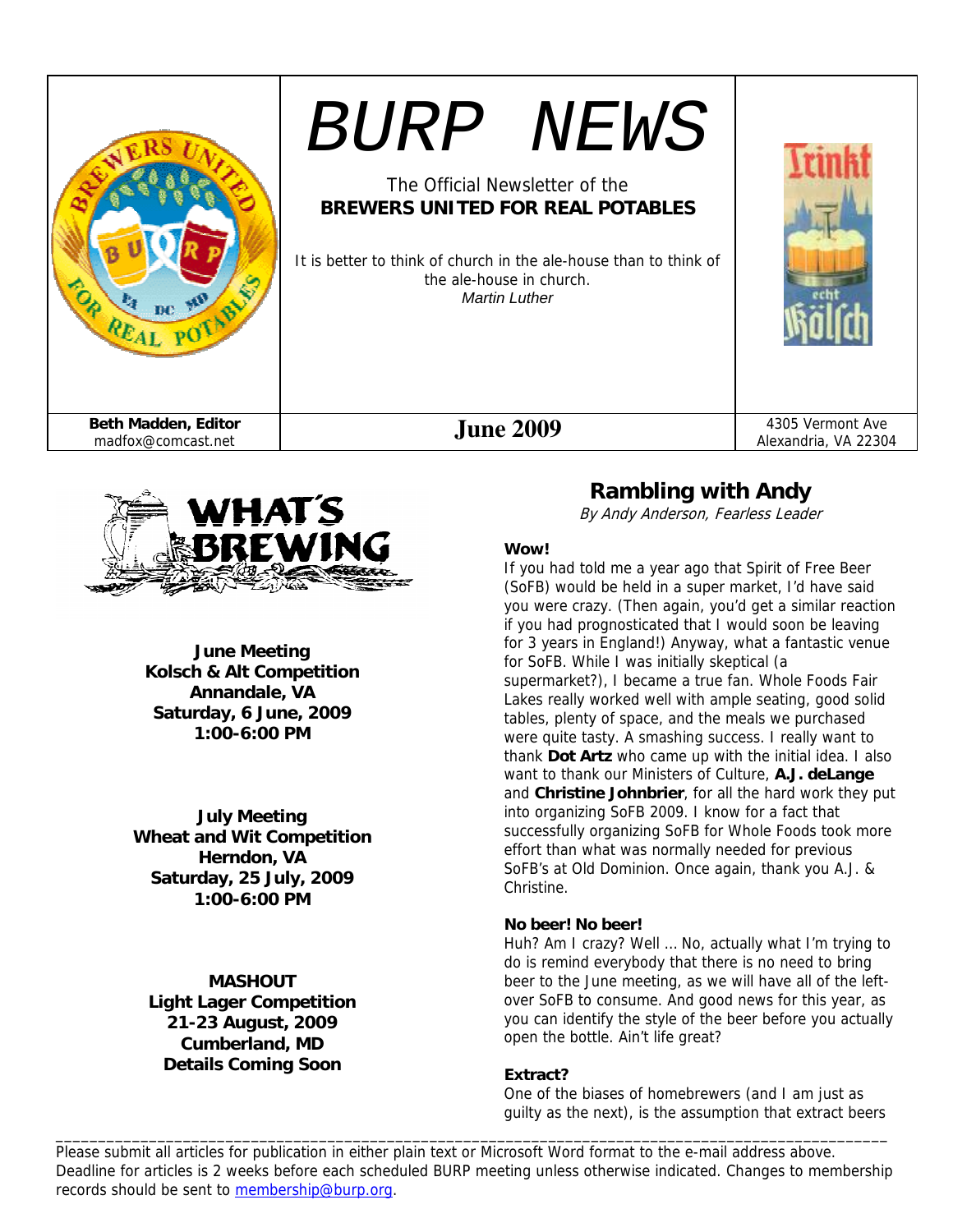are not as inherently good as all-grain beers. I believe this bias originates from two factors: 1. An all-grain brewer does not want to believe that all his or her mashing/sparging/lautering is just a waste of time, and 2. Most extract beers are brewed by newer brewers, so they may be susceptible to some flaws that more advanced brewers can avoid. But what happens if an advanced brewer actually makes an extract beer? Well, look no farther than this year's BOS winning weizen from **Mike McGuire**. While it was a partial mash & he steeped some color malts, his base sugars came from extract. I had the great fortune to drink Mike's weizen while judging BOS. Personally, I viewed sitting on the BOS panel as a horrible fate, as that meant my Schwarzbier & Czech Pils had lost  $\odot$ , but the quality of some of those BOS beers, including Mike's partial-mash weizen, was quite fantastic. So, the next time someone offers you an extract beer, keep an open mind … you may be in for a very pleasant surprise.

#### **Hallertauer?**

Hear the bad news from Germany? This year's crop of Hallertauer was almost completely destroyed due to storm damage. You had better horde whatever you were able to buy at the January BURP meeting. You may not be able to get any next year.

### **Wedding? … again?**

I want to apologize in advance for any errors in this article. Unfortunately, this was just written in my hotel room in The Berkshires (uhh … Western Massachusetts … until a couple weeks ago, I, too, had no idea where "The Berkshires" was.) Being the Luddite that I am, that also means no Wi-Fi, so I had no web access to catch all my usual mistakes. But for the 3 or 4 of you who actually read all my drivel, you are probably catching on to a theme. I missed the April meeting because of a wedding, and here I am again, out of state, at a wedding. Well, let me fill you in on a little secret: I am the original Wedding Crasher. Remember that movie with Owen Wilson & Vince Vaughn? It was based on my life. Hmm …

In the meantime, go brew a beer!

## **From the Ministry of Culture**

By A.J. deLange and Christine Johnbrier, Co-Ministers of Culture

Well SoFB is behind us. All our worries about working in a new location, after years at Old Dominion, turned out to be unfounded. Things went very smoothly with no show stopping problems associated with the new venue at the Fair Lakes Whole Foods. The evaluation forms we asked judges to fill out at the completion of the day

were generally positive with respect to how pleasant the surroundings were though several commented about strong food preparation aromas during the afternoon sessions. Among other people deserving of our thanks are Walter Martly, Lee Hutchins and Jessica Baer of the Whole Foods staff who lent us their space (cooler and judging area), rounded up cases for sorting the beers got us extra chairs when we needed them and pulled together a great breakfast and lunch for us.

Sixty Seven (67) brewers (sometimes assisted by cobrewers not counted in this number) submitted 289 beers in all categories except 20 (Fruit Beers) which we judged in 35 flights – 15 each on Saturday morning and afternoon with the remaining 5 judged Friday evening at **Tom and Colleen Cannon's** (thanks, guys). Entrants put in an average of 4.2 beers. One brewer entered 24 beers. Other single brewers entered 7, 8, 10, 11, 12, 14 and 16 and 2 brewers entered 9 each. Fifteen percent of entrants entered 43% of the beers (if you want to see histograms check with A.J. at the meeting) and will be taking home 58% of the ribbons when we pass them out this weekend along with the prizes. Score sheets will be available for those who did not take them home from Whole Foods on the 16<sup>th</sup>. Score sheets for out of town judges have been mailed. Results have been posted on the BURP and A.J.'s websites since the evening of the contest and the competition report went off to BJCP on the 19<sup>th</sup>. All we have left to do is truck the 25 cases of beer left over from the competition to Pat and Janet's so you can drink them and give out all the medals and nifty prizes Steve and his crew have rounded up. We'll need coolers *and bags of ice* to keep the beers cold once they get to the meeting (they have been kept in A.J.'s cold room since the competition) so if you have one you can bring, that would be a big help. Please drop A.J a line at ajdel@cox.net to let him know that you will be bringing one.

And that leaves us to thank all the people that made this possible. There is a lot more work involved in pulling off a competition than your writers appreciated until we got involved in one. Think about getting involved yourself next year and if you have any interest in running the competition come see us for what we learned. Yearly reinvention of the wheel is instructive but is a waste of time. So here's our list:

**Beth Madden**: Registrar, beer sorter, beer transporter and Uber Steward **Tom Cannon**: Judge Coordinator **Alan Hew**: Steward Coordinator **Steve Marler**: Prize Coordinator (with his staff of **Mel Thompson, Mike McGuire, Jamie Langlie, Mike Horkan, Lyle Brown & Cal Perilloux**) **Mark Hogenmiller**: Publicity Coordinator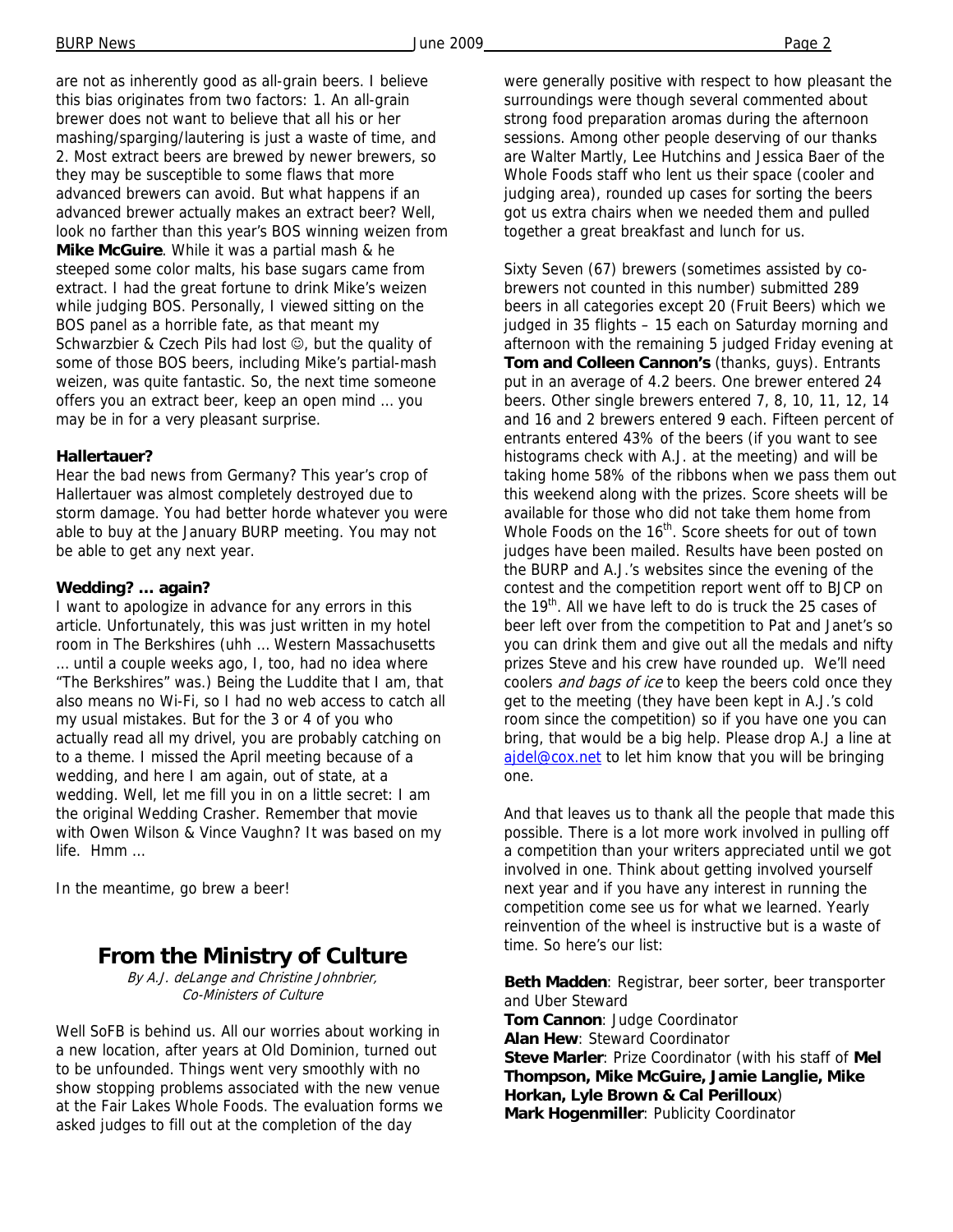**Paul Langlie**: Got pre-registration info off web and into the hands of Beth

**Tim Artz**: Made initial contact with WFFL and many helpful suggestions

**John Foulke**: Interfaced with WFFL and did a whole host of annoying logistics jobs (pencils, scoresheets,…) **Alison Skeel**: Hospitality. Schmoozed the public and kept them out of our bathroom. Beer sorter. Tablecloths, cups, paper towels and water all came through her. **Terri Fischer**: Uber steward, beer sorter

**Jude Wang**: Uber Steward, score sheet sorter and envelope stuffer

**Deb Parshall**: Uber Steward

**Bruce Brandt**: Made and gave the competition badges to SoFB

**Noah Paci**: Scoresheet sorter and envelope stuffer

And, of course, all our Judges, Stewards and people who entered beer!

**Please Note**: There is no need to bring extra beer to this meeting as there are 25 cases of entries left over from SoFB.

### **Brewer of the Year**

With SoFB behind us, **Mel Thompson** continues in the lead with 28 points. In second place is **Wendy Aaronson & Bill Ridgely** with 15 points each and in a close third is **Ed Bielaus** with 13 points.

### **June 2009 Competition – Kolsch / Alt**

Kölsch is the local brew of the city of Cologne ("Köln" in German). It is one of the palest German beers made. It is Germany's answer to the British pale ale. It shares a history with the copper-colored **Altbier** made in Düsseldorf, some 44 km down the Rhine from Cologne. Just as the British pale ale emerged from the British brown ale in the 19th century, when pale malt became readily available, so did the Kölsch separate itself from Altbier around the same time. In 1948, the brewers of Kölsch joined forces in the so-called Kölsch Convention and formalized the Kölsch style in terms of modern brewing specifications. Kölsch, like Altbier, gets its characteristic, slightly fruity flavor from its own special ale yeast, with which the brew is cool-fermented and then aged and mellowed (or "lagered") near the freezing point. Kölsch is always served in a straight-side, narrow, 0.2-liter (6¾ fluid ounces) glass called a Stange ("stick," "pole" or "rod"). Kölsch is available only sporadically in the United States.

Altbier is Copper-colored, cool-fermented, coldconditioned, clean-tasting, with an aromatic hop presence, a firm creamy head, a medium body, and a dry finish. It is indigenous to the Rheinland, which is

part of the state of North Rhine-Westphalia in the northwestern part of Germany, near the Dutch border. The best known Altbiers come from the Düsseldorf, the state capital. Alt" means "old" an allusion to the old style of brewing. Altbier is an ale, as were virtually all beers of Europe before lagers were invented in Bavaria in the 16th century AD. Altbier is now identified with the Rhineland, especially its capital city of Düsseldorf, barely 50 miles from where the borders of Germany, Holland and Belgium meet. The Altbier is an ancient brew, but it acquired its name and its distinction as a modern beer style only in the 1800s, when it became threatened by the "new" beer, the lager style, which is now the most popular brew in the world. Before that time, in Düsseldorf, Altbier was just "Bier."

## **Artz's Craft: Enlightenment Update**

By Tim Artz, Minister of Enlightenment

First, I apologize for not producing my column last month. I was busy with some Maibock in Germany, so at least I have a good excuse!



We have quite a few developments on the educational front. Former MoE **Wendy Aaronson** reported that the Mashing Biochemistry class that she and **Tim Pohlhaus** delivered at AJ's lab was a success. See Wendy's summary for more details. If you missed that one, the next episode will be a Yeast Metabolism class to be scheduled soon. Following that, **AJ deLange**, suddenly finding himself with too much time on his hands after SOFB, has offered to do a Brewing Measurements class. All of this is wonderful fuel for the scientists in our midst. Many thanks to AJ, Tim and Wendy for all of their work and support of BURP's educational program.

We've also made excellent progress with the Cider Making session planned for this Fall. See **Mark Hogenmiller**'s article this month for more details. Several of us made some great cider from the host location last year, and this year promises even more. Plus, it sounds like a great day event for everyone who is serious about cider. Big thanks to **Mark**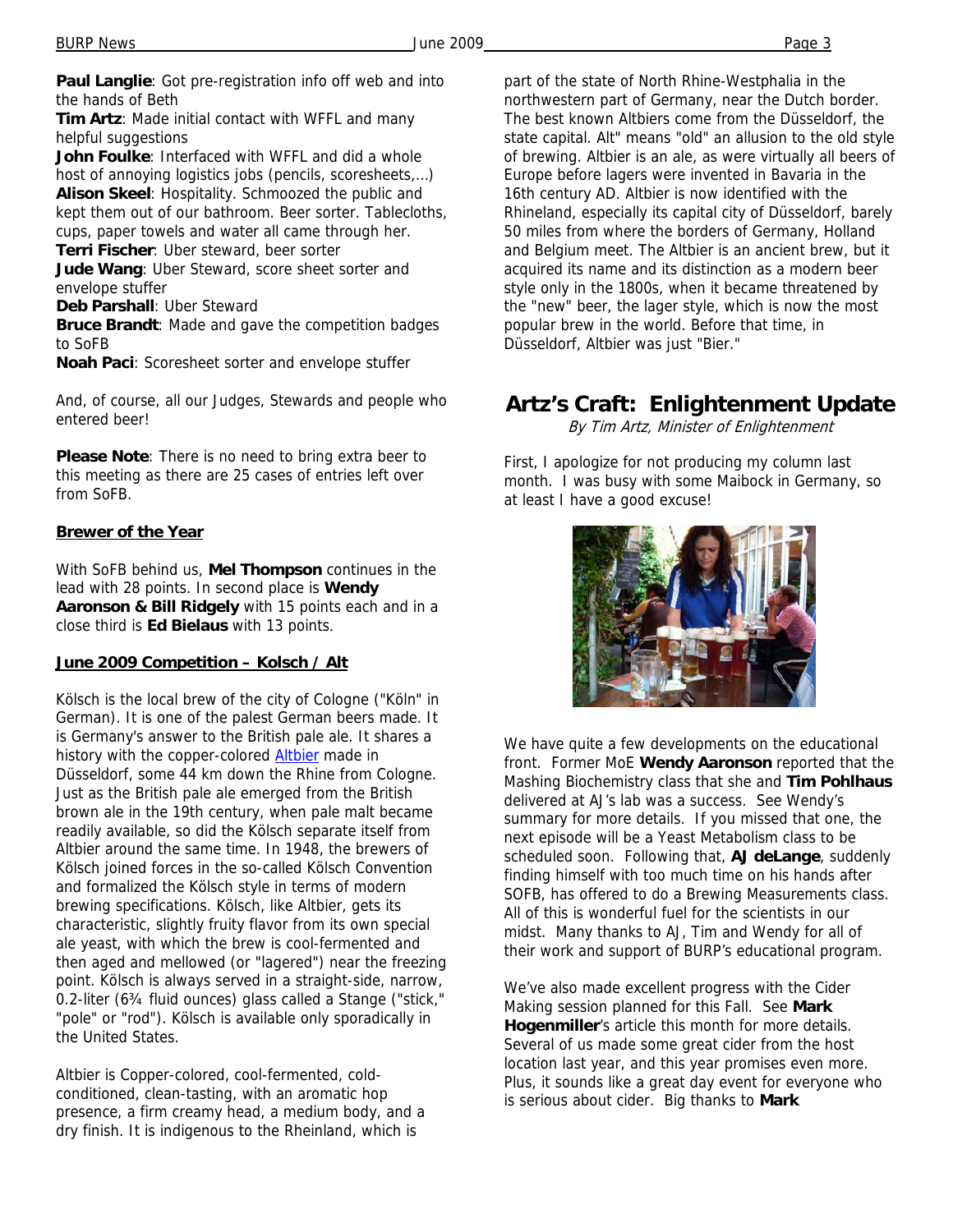**Hogenmiller** and **Rick Garvin** for working to set this one up.

**Dave Pyle** has agreed to host a Lambic blending session later in the year. We are still working to set a date and details.

I plan to do a Mead-making session around the time that we do the bulk honey buy. Speaking of the bulk honey buy, those of you who had let me know that you wanted honey will you're your requests fulfilled!! **Dot Artz** attended the monthly meeting of the Beekeepers of Northern Virginia, and has confirmation that we can get about 30 gallons of top quality local Virginia Spring honey. Delivery will be in July or August. I will confirm with all who placed advance orders, and we should have a limited amount for others to jump on in after the advance orders are filled. **Yancey Bodenstein** had a great idea to have a club mead contest, so hopefully we can get going with that as well. Maybe he will teach us how to make some of that award-winning Nog!

I am doing research in Sake-making, and once I feel comfortable enough with it, I plan to hold a Sakemaking class. As with my first experiments in winemaking, the worst outcome is a lot of cooking sake! One thing I have learned is that Sake needs to be fermented cool, so this will likely be a Winter class.

I am happy to report that I have been informed that the brewing mentor program is alive and well. It turns out that several folks have already made their connections with other fellow brewers and have been actively exchanging skills and ideas in joint brewing efforts. I encourage folks to ask new and different folks to brew with you. It is a great learning opportunity. I recently realized that I have been brewing beer for almost 25 years, and I still learn (or re-learn) something every time I brew with someone or if they brew with me. Observe, share, and communicate!

We continue to make good progress on the BURP educational program. Thanks to all of you who are helping out!

## **SELECTED TOPICS IN BREWING SCIENCE**

By Wendy Aaronson

**MASHING BIOCHEMISTRY CLASS** - On April 22, at **A.J. deLange's** home, **Tim Pohlhaus** presented principles of mashing biochemistry to 10 enthusiastic students. He began the discussion with an overview of the chemistry of important sugars associated with brewing and a discussion of enzymes. Although there were chemical structures, chemical reactions and graphs that could have scared a non-scientist away, Tim always emphasized how the information applied to making great beer. You could tell that folks were absorbing the information by their questions and the discussion that followed. Afterward, we retreated to A.J.'s brewery for beer and more brewing talk. Overall, everyone enjoyed the class and looked forward to future sessions. Many thanks to Tim.

**ORIGIN OF LAGER YEASTS - Tim Pohlhaus** was invited to speak at the spring Master Brewers Association Technical Conference on the origins of lager yeast, and we are fortunate that he is willing to present this to interested BURP members at the July meeting. Details to follow in the July newsletter.

**YEAST METABOLISM:** To be determined, but most likely in September.

# **BURP Cider Harvest and Educational Event**

Cider Ye! Cider Ye! BURP is now planning for our first Cider Harvest and Educational Event to be held on the second (Sept 13) or third (Sept 20) Sunday in September (actual date will be dependent on apple ripening) located at the Distillery Lane Ciderworks of Rob and Mike Miller located in Burkittsville, Maryland, about 20 minutes west of Frederick, MD. These guys are award winning cider makers and are serious about their cider. Their orchard has some hard-to-find varietals. http://www.ciderapples.com/

The tentative plan for the event includes:

Hard Cider Making Education Apple Harvesting Cider Pressing Custom Blending Potluck Lunch

Although there is plenty of room to roam and other nearby attractions for families, we need to calibrate interest in advance to allow BURP and our hosts to adequately plan. Previously pressed cider will be available for sale. Depending on time and interest level, we plan to do some picking and some custom blends (or possibly even some single varietal pressings) on the day of the event. Each pressing produces approximately 40 gallons of cider. This will truly be the fruits of your labor.

There will be other activities available and Gathland State Park

(http://www.dnr.state.md.us/publiclands/western/gathla nd.html) is only a mile away.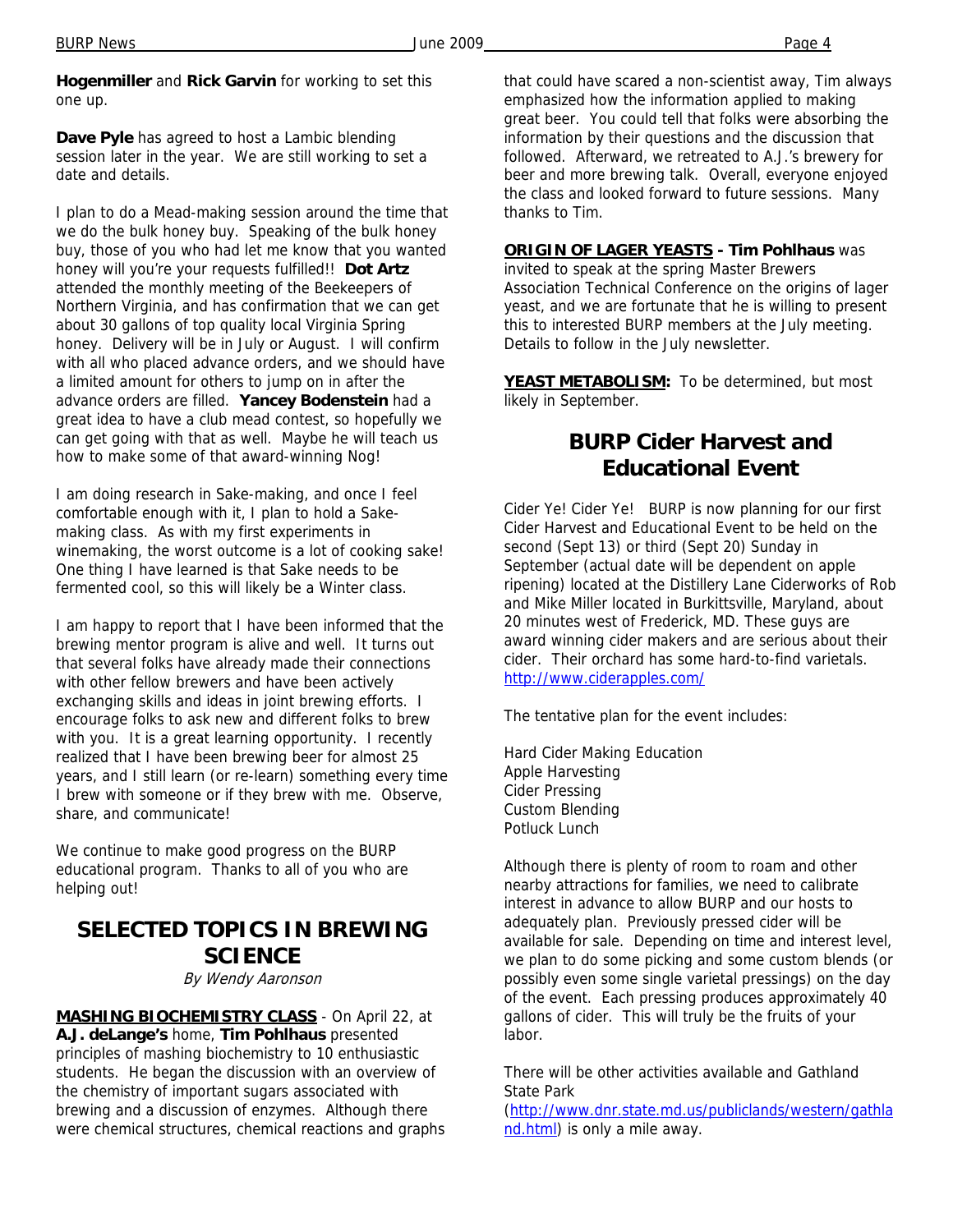If you are interested please respond with answers to the following questions:

1. Are you interested in buying fresh cider juice and how much?

2. Are you willing to help out in the picking?

3. Would you be willing to buy artisanal cider blends that are already

pressed and ready to buy (and ferment!)? These cider blends are similar

- to the first and second place ciders at SOFB 2009.
- 4. How many will be attending in your group?
- 5. What would you like to know about Cider?

### Please respond to **Mark Hogenmiller**

(mehogenmiller@verizon.net) June 12th or give to him at the June BURP Meeting (June 6th)

# **May Meeting: Chili Cook-Off 2009**

Photos courtesy of Beth Madden



View from the Backyard of **Dan Allers and Christina Wren** – our gracious hosts for the 2009 Chili Cook-off.



Congratulations to **Chuck and Helen Popenoe** on 50 amazing years together. Thank you for sharing your celebration with us.



1st Place Chili, "Smokin' Bowl o' Red", went to **Tim Artz.** 



2 nd Place Chili, "Toxic Assets", went to **Paul and Dave Fiorino**.



3 rd Place Chili, "*Jack‐o‐lope Chili"*, and 1st Place Best Beer with Chili, "Prickly Pecker Pilsner" went to **Tom and Colleen Cannon & Pat and Janet Crowe,** otherwise known as the Dickheads.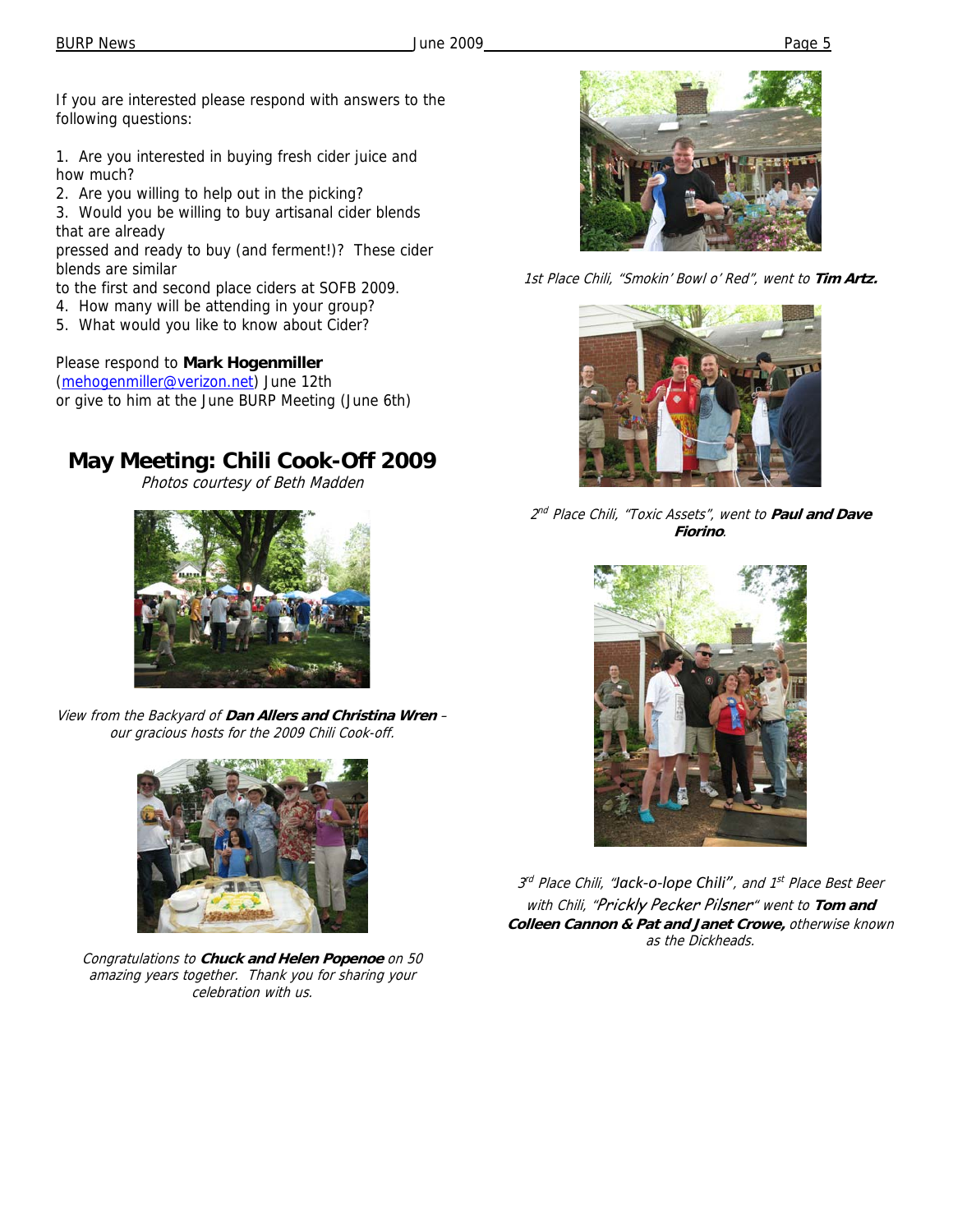

Hottest Chili of 2009, "Satan's Sphincter", went to **Rick, Elizabeth and Ana Garvin and Christine Johnbrier**. Also, 2<sup>nd</sup> Place Best Beer with Chili for their "Franconian Kellerbier".



3 rd Place Best Beer with Chili went to **Dave and Becky Pyle** for their "World Pale Ale".

# **2009 Chili Cook-Off Winner Smokin***'* **Bowl o***'* **Red 2009 Tim, Dot and Ben Artz**

This year's chili winner was none other than last year's winner, **Tim, Dot and Ben Artz**. Here is the recipe for those of you anxious to tackle the rendering of beef tallow.

- 6 Homegrown and -smoked Chipotles (var. Don's Triple Hot Chipotle)
- 50 Assorted Dried Homegrown Chile Pods (var. Guajillo, Anaheim, Magic Red, Paprika Supreme)
- 6 Dried Homegrown Pasilla Chilis (var. Holy Molé)
- 8 Dried Homegrown Ancho Chilis (var. Asao Fang Tsao)
- 1 lb Home-cured / smoked Bacon, cut in small strips or lardons
- $\frac{1}{2}$  C Beef tallow rendered from short rib scraps used for making stock
- 2 Lbs Hickory-smoked Brisket, ½" cube
- 4 lbs Beef Short Rib Meat, trimmed of fat and connective tissue, ½" grind
- 3 lbs Beef Tri-Tip Steaks, trimmed of fat and connective tissue, ½" grind
- 6 lbs Pork Butt Meat, removed from bone, trimmed of fat and connective tissue, ½" grind
- 3 lbs Venison ham, silver skin and sinew removed, ½" grind
- 4 Large White Onions, finely chopped
- 1 C Homegrown Garlic (mixed hard neck and soft neck varieties), finely chopped
- 4 Green Bell Peppers, finely chopped
- 20 Jalapenos, seeds removed, finely chopped
- 1 Qt Smoked Turkey/Pork Broth
- 1 Qt Rich beef broth made from 5 lbs. of beef short rib ends roasted with garlic, onion, carrot, celery, Herbes de Provence, Fleur de Sel, and Black Pepper.
- 3 T Hickory Smoked Sea Salt
- 11/2t Fresh Ground Black Pepper
- 2 t Fresh Ground Cumin seed
- 2 t Fresh Ground Coriander seed
- 1 T Whole Mexican Oregano
- ½ cup Homegrown ground Chili Powder (var. Guajillo, Magic Red, Paprika Supreme, Anaheim)
- 12 oz Homebrewed Smoked Doppelbock
- 4 T Rocoto Sauce
- 1 Homegrown Bhut Jolokia (World's Hottest), finely chopped
- 2 cans Mexican-style seasoned Black Beans
- 2 cans Mexican-style seasoned Kidney Beans
- 1 lb Cold-smoked Emmenthaler cheese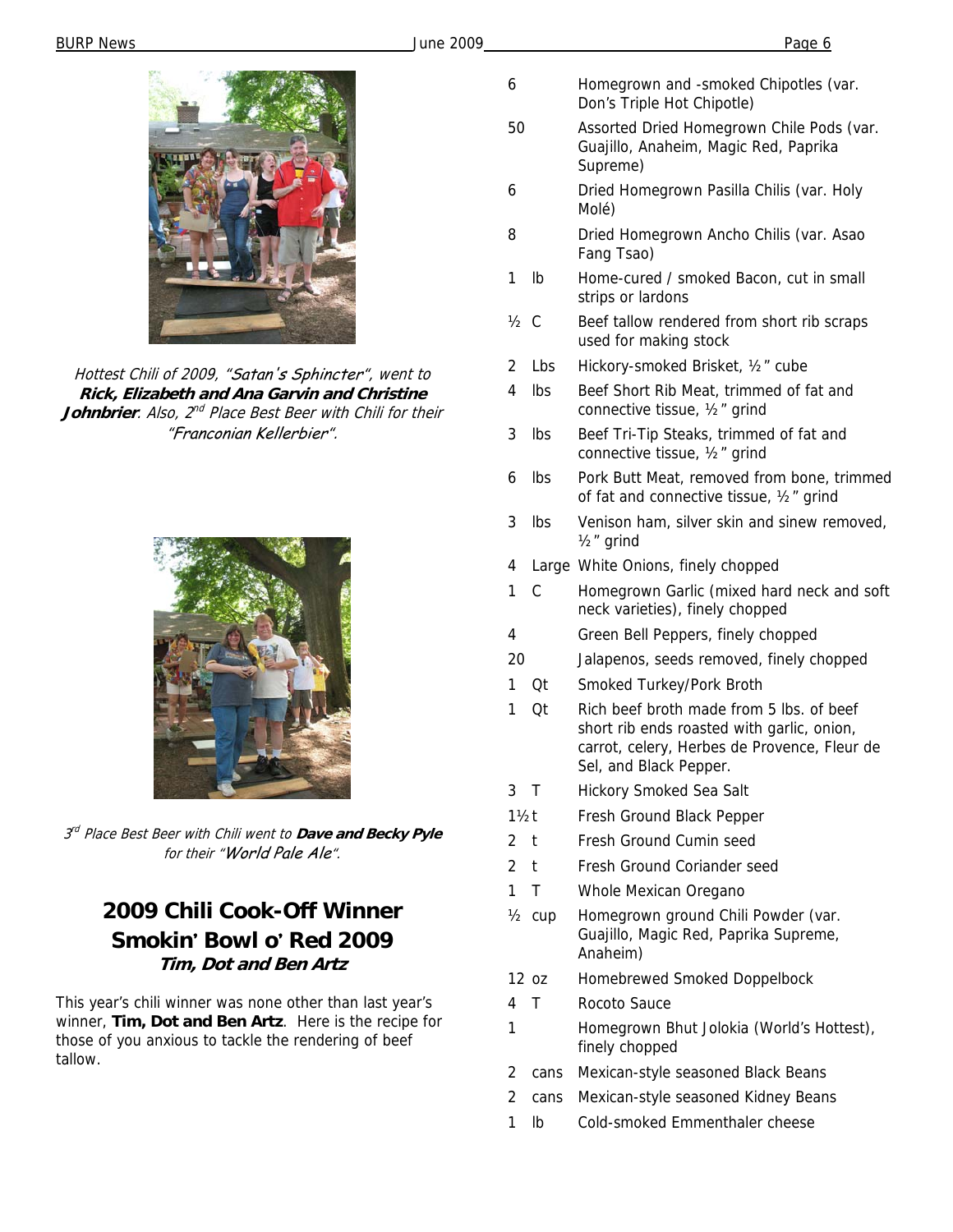Briefly toast dried chiles (except Chipotles) on hot stove burner until they are pliable and aromatic, pressing down with metal spatula. Remove stems and shake out loose seeds. Soak all dried chiles in a bowl of warm water for about 20 minutes, placing a small dish on top to hold them submerged. Remove chiles from water with slotted spoon. Puree in blender in small batches, adding just enough of the soaking liquid to allow blending. Reserve paste in bowl. Discard remainder of soaking liquid. Process pureed chiles in food mill or strainer to separate chili paste from seeds and skins. Taste the paste to gauge heat and balance of flavor, adjust as needed. Discard seeds and skins. Refrigerate chili paste.

Place meat cubes in freezer for 30-60 minutes, until firm. Process meat cubes in meat grinder with coarse blade (1/2" pieces).

Toast cumin and coriander seed in a small skillet over medium heat until aromatic. Grind in coffee mill to fine powder.

Melt tallow in 13 quart Dutch oven, and fry chopped bacon in the tallow until crisp. Remove bacon. Reserve the fat.

In the 13 qt Dutch Oven with hot bacon drippings/tallow, sauté onions, bell peppers, garlic, and jalapenos. Brown meats in small batches (pork, beef, then venison) in a wok over high heat, and then add to pot and continue stirring until the remaining meat is browned and added to the pot. Smoked brisket does not need to be browned – add directly to the main pot. Break up any large chunks of meat with spoon. Deglaze the wok with some of the stock, and then add the remainder of the stock to the skillet to reduce it to ¼ cup.

To the main pot, add 2 T salt, pepper, cumin, chili powder, oregano, and coriander. Stir to mix thoroughly. Bring to a rapid boil. Add chili paste, reduced stock, beer and Rocoto. Reduce heat to simmer. Simmer for 2-3 hours. Adjust seasonings to taste (may need to add more salt at this point). Add Bhut Jolokia and beans. (Bhut Jolokia added at the end to preserve aroma.) Serve with few shreds of smoked cheese on top and homemade nacho chip on the side.

### **BURP 10 and 20 Years Ago**

Compiled By Bill Ridgely

### **20 Years Ago, Jun 1989**

The summer of 1989 arrived for BURPers at the new home of **Ralph & Leigh Bucca** in Huntingtown, MD (They had moved there from Ft Washington, MD in Dec 1988). The weather was perfect, so a large and enthusiastic crowd attended. BURP li-beerian **Jim Dorsch** even showed up, along with the well-organized, neatly-sorted club li-beery. The meeting theme was "Simple Mashing the Bucca Way", with Ralph demonstrating his homemade 3-bucket mashing system. Since Bavarian wheat beer was the beer style of the month, Ralph chose to brew a weizenbier for his demo, so there was ample time over the course of the meeting for club members to periodically check in as Ralph mashed, decocted, sparged, boiled, and chilled his wort. As the demo took place, a tasting of seven Bavarian weizenbiers, procured from Berose Liquors (official purveyor of fine beers to BURP), was conducted. The notes on the tasting by meeting reporter **Emil Markulis**  were great fun, as Emil admitted that with each beer, his perceptions got more and more fuzzy. By the final beer, he was mixing beer and basketball terminology ("This beer could shoot with either hand, good point spread, tough around the baseline …"). As always, there was a cornucopia of great food as well as many wonderful homebrews (including Emil's "Cajun Pepper Beer", which was a real hit with chili cookoff winner **Al Lowry**, plus a whole keg of homebrewed weizenbier brought by longtime BURPer **Bob Wright**). The raffle winners were all picked by Ralph and Leigh's young daughter **Kira** (It's hard to believe she is now attending graduate school in Toronto, Canada).

The combined June/July 1989 issue of BURP News kicked off with **Al Lowry's** recipe for his 1st place "Red Menace Chili" (made with a bottle each of Dos Equis Amber Lager and Yuengling Porter). **Jim Dorsch**  followed with his "Whole BURP Catalog", containing lots of interesting tidbits, including an announcement that the 1988 version of Samichlaus Dark Ale had set the new record for alcohol content in a beer at 15.67% (presumedly ABV). BURPer **Jim Busch**, at this point already one of the more advanced brewers in the club, contributed two very informative articles on serving homebrew on tap rather than in bottles. One article explained the use of corny kegs for beer storage and carbonation. The second article provided detailed instructions on how to convert a regular refrigerator into a kegerator. Finally, Frugal Brewer **John Gardiner**  added even more tips on kegging beer, including cheap sources for CO2 bottles as well as the best places to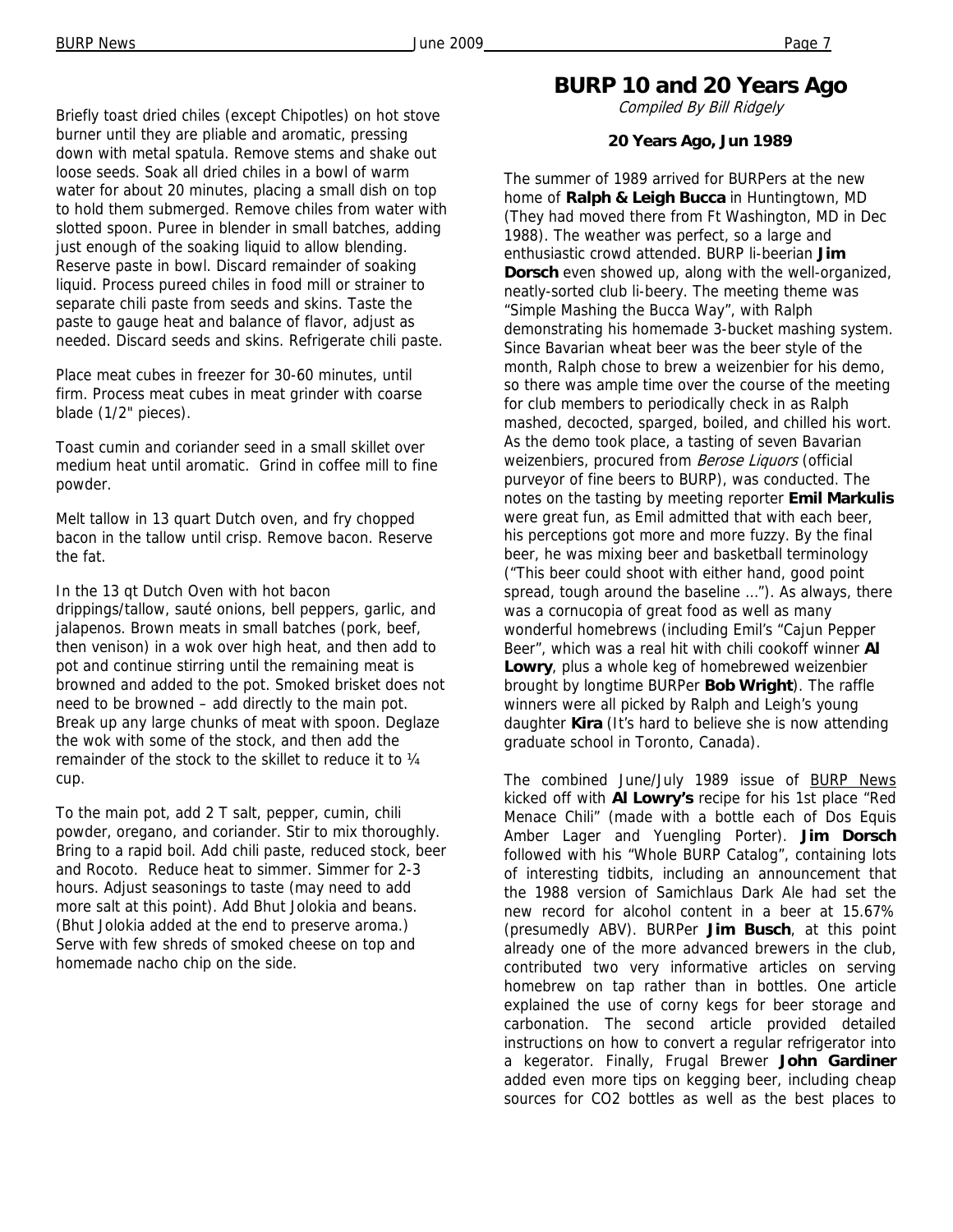have the bottles hydrostatically tested (required every 5 years).

### **10 Years Ago, Jun 1999**

The June 1999 meeting was held on a gorgeous, warm day at the home of **Trish & Larry Koch** in Silver Spring, MD. In a club tradition going back to the earliest Spirit of Free Beer competitions, this first meeting following the event featured all of the leftover beers from the competition, making this one of two "bring no homebrew" BURP meetings (The 2nd is the Real Ale Festival, where club members have the opportunity to finish off the kegs from the competition held the night before). Because of the large number of SOFB entries, there were over 300 bottles available for sampling, and club members dived with relish into the dozen coolers holding the stash (and thanks to newsletter editor **Delano Dugarm**, all of the 2nd and 3rd place beers were separated out in a single cooler). Regardless of the admonition to bring no beer, several club members did anyway. **A.J. Delange** actually brought not one but two kegs of his pilsner, one an "uber-hopped" version with 67 IBU's. Meeting reporter **Rick Garvin** said this beer "stripped the coat off my tongue". Rick, by the way, brought his friend **Christine Lewis**, who decided to join the club at the meeting. Christine was a lot of fun, but we could see right away that this relationship was never going to last … (wink, wink).

The main event at the meeting was the presentation of ribbons and prizes for SOFB VII. Competition organizer **Andy Anderson** took Best of Show with his Barleywine (Fix!). **Delano Dugarm** won the Belgian category and the opportunity to brew his beer at Brewer's Art in Baltimore. It was noted that the last time Delano got to brew his winning beer at a commercial brewery, the brewery (Blue N' Gold) soon went out of business. Competition winners came from as far away as Malta (what a great name for a country!). I believe this may be the farthest away competition winner in the history of SOFB.

A nice set of photos taken at the meeting by **Jim Tyndall** can be found on the BURP website at http://burp.org/meetings/199906.htm.

The June 1999 BURP News included a flyer insert for the upcoming 12th annual MASHOUT, scheduled to be held on Popenoe Mountain from Aug 27-29. The body of the newsletter was mostly devoted to meeting reports for April and May (including the recipe for **Tom & Colleen Cannon's** 1st prize "Jackalope Chili"). Fearless Leader **Steve Marler** thanked all involved in making the 1999 Spirit of Free Beer run smoothly and efficiently, and he also provided the extensive list (nearly 2 pages!) of prize sponsors. Two technical articles complimented the

newsletter - **Ralph Bucca's** description of how to make "summer wines" using popular fruits such as strawberries, blackberries, blueberries, and elderberries (but not grapes, which wouldn't be ready to harvest until Fall). **Ben Schwalb** followed with his article on making and using yeast starters to increase the cell count found in Wyeast smack packs and dry yeast packages.

## **BURP Prosperity Report**

By Robert C. Stevens, Minister of Prosperity

Congratulations to the **SoFB Committee and all the volunteers** who made last month's SoFB so successful. Since the contest was held at a different location, Whole Foods at Fair Lakes, the contest's expenses were significantly different then previous events. The cost of the food increased, but most of the facilities costs (i.e. tables and porta-johns rentals) were eliminated. Although all the SoFB expenses have not been paid yet, it appears that this year's SOFB will lose about the same amount of money as most previous SoFBs. If the SoFB is held again at the same location, we certainly will have a better understanding of the costs associated with having SoFB at the Whole Foods and can possibly identify additional savings.

Last week **Max Green** completed the **Brew Your Own**  Magazine's Homebrew club subscriptions drive. Fifteen BURP members took advantage of the BYO's half price subscription offer. Except for the cost of the BYO subscription for the BURP library, there were no BURP expenses associated this project. Thank to Max for coordinating this project.

**Ana Garvin** and **Larry Koch** pitched in to make the May raffle one of the most successful of the year.

### **BURP financial Summary**

The income and expenses both increased during April.

The total income was \$2,359.00 \$1625.00- SoFB entry fees \$ 220.00-membership \$ 210.00-BYO subscription \$ 304.00-other income

The total expenses were \$2,166.01 \$38.24 May Raffle grand prize \$50.00-Web host \$1646.72-SoFB expenses \$150.00-rental for September meeting site \$57.05-AHA entries shipping \$224.00-BYO subscriptions for 15 members and 1 for the BURP library